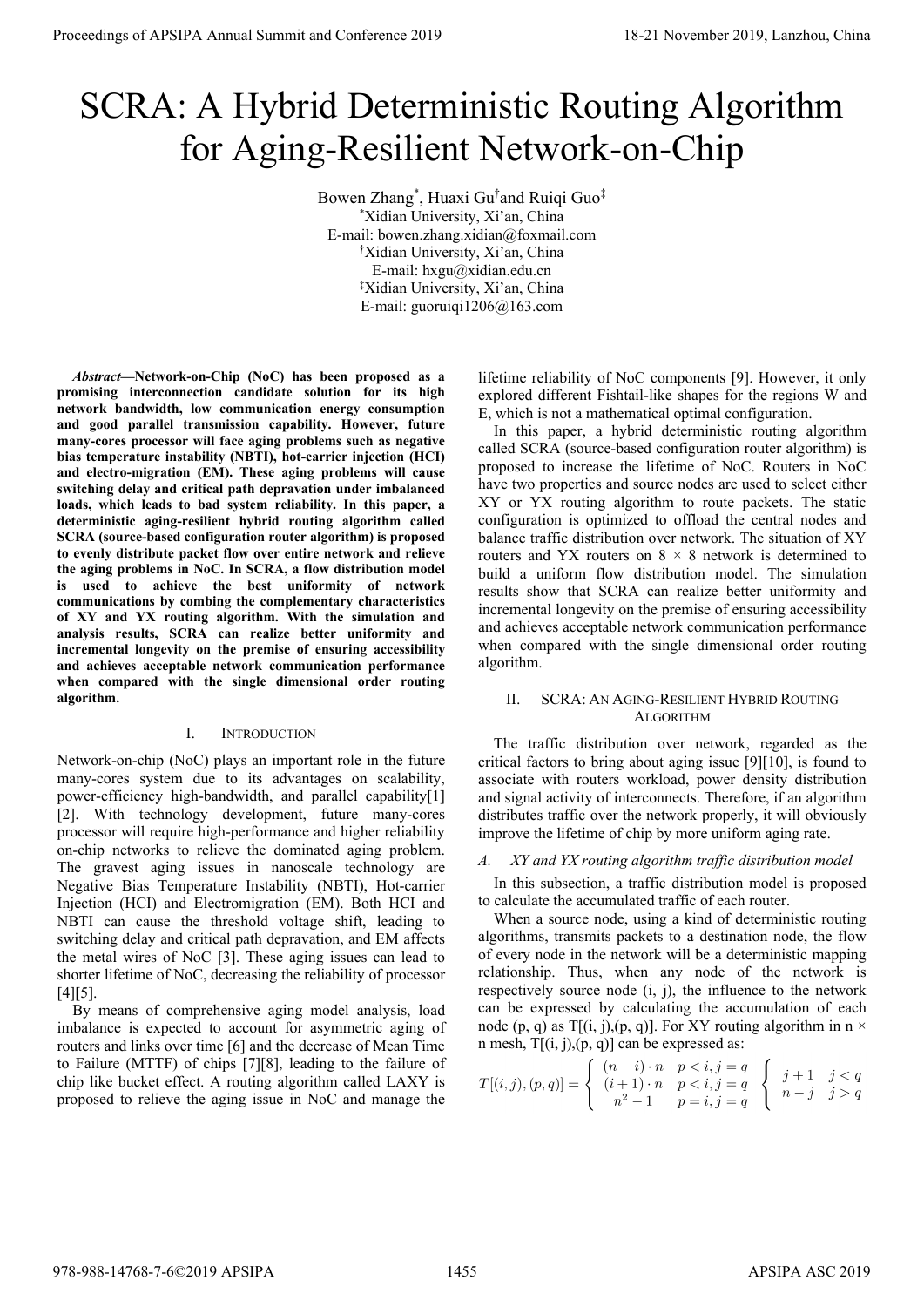

Fig. 1. Traffic distribution model in 5×5 2D mesh NoC: (a)for XY routing algorithm and (b) for YX.

For YX routing algorithm in  $n \times n$  mesh,  $T[(i, j), (p, q)]$  can be expressed as:

$$
T[(i,j),(p,q)] = \begin{cases} (n-j) \cdot n & q < j, i = p \\ (j+1) \cdot n & q < j, i = p \\ n^2 - 1 & q = j, i = p \end{cases} \begin{cases} i+1 & i < p \\ n-i & i > p \end{cases}
$$

The proposed traffic distribution model is illustrated with several examples.

a) XY routing algorithm traffic distribution model

As shown in Fig. 1, the example depicts a  $5 \times 5$  mesh architecture. Node (0, 0) is proposed as a source node and we assume that the probability of each routing in the network is uniform. When  $(0, 0)$  wants to communicate with the other 24 nodes, the path from (0, 0) to the destination will all pass (0, 0), causing the traffic accumulation of (0, 0) respectively. Thus, the source node  $(0, 0)$  has an influence on Node  $(0, 0)$ , denoted as 24. In addition, when (0, 0) transmits to the other 24 nodes, the path from  $(0, 0)$  to the destination refrained by the yellow frame in Fig. 1, will cause the traffic accumulation of  $(1, 0)$ . Thus, the source node  $(0, 0)$  has an influence on Node (1, 0), denoted as 20. Similarly, the influence of all nodes of the network by source node (0, 0) can be expressed as:

In above expressions, the second node is proposed as the source router, causing the traffic accumulation of the first node in equations.

What´s more, when all nodes of the network are proposed as the source node respectively, similarly as Node (0, 0), the influence of all nodes of the network by every source node can be expressed. By adding each nodes accumulation of total traffic, the traffic distribution of the network is obtained respectively.

b) YX routing algorithm traffic distribution model

The traffic distribution model by YX routing algorithm should also be considered. It is shown in Fig.1 (b). The traffic distribution of the network is proposed to obtain respectively with each nodes accumulation of total traffic similar to XY routing traffic model.

| $T[(0,0), (0,0)] = 24$ | $T[(0,2),(0,0)]=20$ |                                                                                      |
|------------------------|---------------------|--------------------------------------------------------------------------------------|
| $T[(1,0),(0,0)]=4$     | $T[(1,2),(0,0)]=4$  |                                                                                      |
| $T[(2,0), (0,0)] = 3$  | $T[(2,2),(0,0)]=3$  |                                                                                      |
|                        |                     | $\begin{split} T[(2,4),(0,0)]=3 \\ T[(3,4),(0,0)]=2 \\ T[(4,4),(0,0)]=1 \end{split}$ |
| .                      |                     |                                                                                      |

#### *B. Network-wide homogeneous flow distribution*

In this subsection, the network-wide uniform flow model is built by optimizing the configuration of XY and YX routing algorithm. In the example of  $5\times 5$  mesh architecture, the traffic load of Node (i, j) can be expressed as:

$$
T(i,j) = \sum_{p,q=0}^{p,q=4} T[(i,j),(p,q)]
$$

Separately getting  $i = 1 \sim 4$ ,  $j = 1 \sim 4$ , the traffic distribution of the network is obtained as previous analysis. The variance of all nodes in the network is used to measure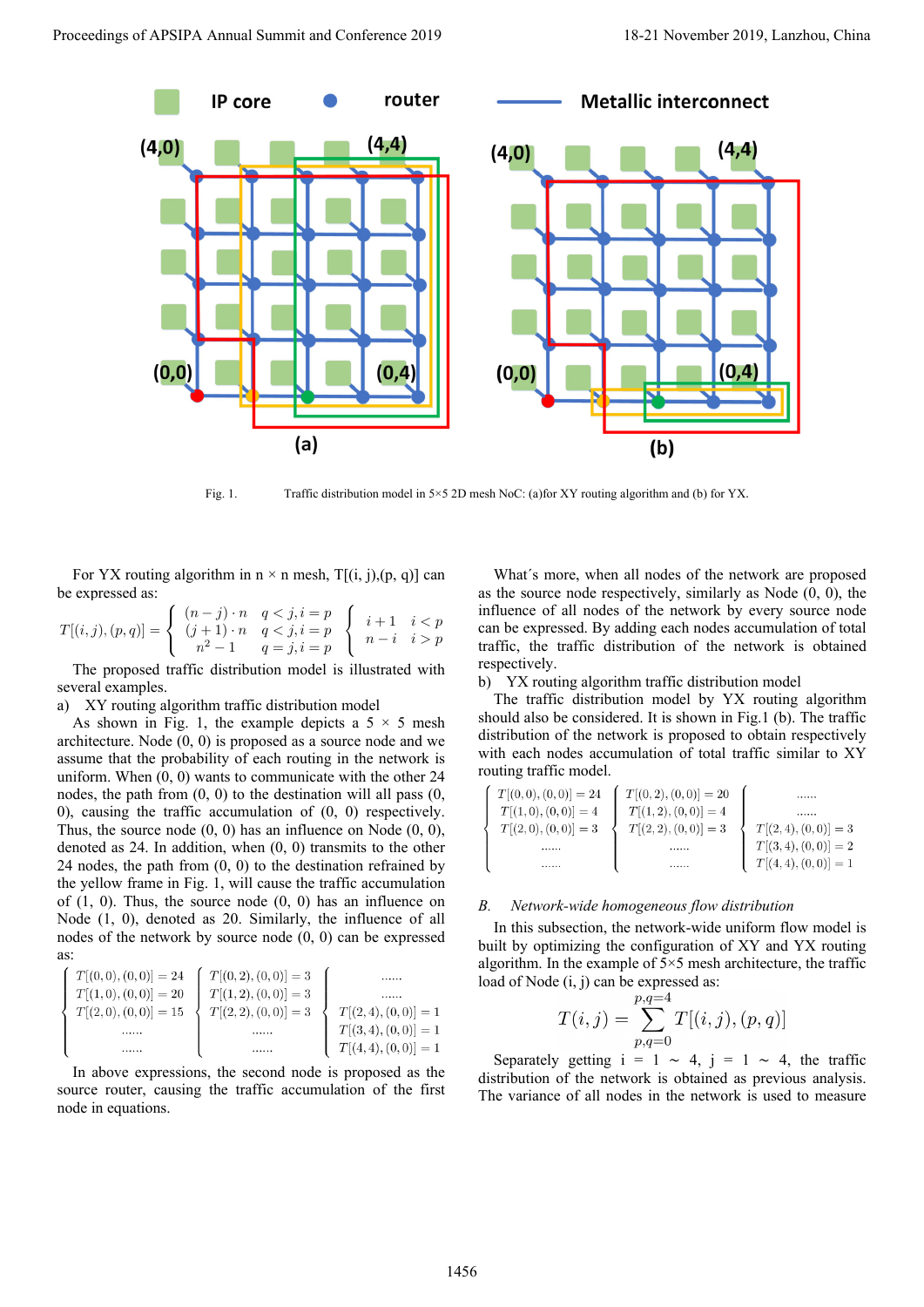

Fig. 2. The heat diagram of XY (left) and SCRA (right)

the uniformity of traffic distribution. Thus, the optimal objective function can be expressed as:

$$
min \sum_{i,j=1}^{i,j=5} [T(i,j)-\overline{T}]^2
$$

where  $\overline{T}$  is the average traffic of each node.

In accordance with the 25 expressions, each nodes traffic load by any communication from Node (0, 0) is represented by a matrix as  $M(0, 0, 0)$  in XY, and represented by  $M(0, 0, 0)$ 1) in YX. The first two zero of  $M(0, 0, 0)$  represent the source node (0, 0), while the third "0" represents XY routing algorithm, while "1" represents YX.

$$
M(0,0,0) = \begin{cases} 1 & 1 & 1 & 1 & 1 \\ 2 & 2 & 2 & 2 & 2 \\ 3 & 3 & 3 & 3 & 3 \\ 4 & 4 & 4 & 4 & 4 \\ 24 & 20 & 15 & 10 & 5 \end{cases} M(0,0,1) = \begin{cases} 5 & 4 & 3 & 2 & 1 \\ 10 & 4 & 3 & 2 & 1 \\ 15 & 4 & 3 & 2 & 1 \\ 20 & 4 & 3 & 2 & 1 \\ 25 & 4 & 3 & 2 & 1 \end{cases}
$$

Each node´s traffic load by any communication from the node set  ${(p, q)|p \in 0 ~ \sim 4, q \in 0 ~ \sim 4}$  is obtained similarly. Then the optimal static router configuration can be derived by the objective function to achieve uniform traffic distribution of the whole network.

## *C. Computation of traffic distribution model*

To achieve the best complementary characteristics of XY and YX routing algorithms, the static router configuration is optimized. Through the same modeling method as the  $5 \times 5$ mesh, the best configuration on  $8 \times 8$  mesh can be represented by the matrix:

$$
Opt\text{ Confi}g_{8\times8} = \left\{\begin{array}{ccccccc} 0 & 0 & 0 & 0 & 0 & 0 & 0 & 0 \\ 1 & 0 & 0 & 0 & 0 & 0 & 0 & 1 \\ 1 & 1 & 0 & 0 & 0 & 0 & 1 & 1 \\ 1 & 1 & 1 & 0 & 0 & 0 & 1 & 1 \\ 1 & 1 & 0 & 0 & 0 & 1 & 1 & 1 \\ 1 & 1 & 0 & 0 & 0 & 0 & 1 & 1 \\ 1 & 0 & 0 & 0 & 0 & 0 & 0 & 1 \\ 0 & 0 & 0 & 0 & 0 & 0 & 0 & 0 \end{array}\right\}
$$

The numbers in the matrix represent the type of routers corresponding to the node of  $8 \times 8$  mesh. The flits from the nodes, expressed by 0, will be transferred by XY routing algorithm, while 1 means YX. With this configuration, the variance of traffic distribution step down from  $1.0923 \times 10^4$  to  $3.5026 \times 10^3$ , meaning more uniform and aging-resilient. The heat diagrams of the two routing algorithms is shown in Fig.2, representing the traffic distribution.

#### III. NETWORK EVALUATION AND ANALYSIS

In this section, an  $8 \times 8$  mesh for this proposed agingresilient algorithm is evaluated with a network simulator. By modeling NoC in system level, configuring simulation parameters in Table 1, SCRA is compared to the XY only routing algorithm.

| Parameter            | Value                         |
|----------------------|-------------------------------|
| Clock Frequency(MHz) | 100                           |
| Packet Length(bit)   | 96                            |
| Network Size(cores)  | 64 $(8 \times 8)$             |
| Switching Mechanism  | Virtual Cut-through Switching |

Fig.3 (a) shows the average delay vs. offered load in  $8\times8$ mesh of SCRA and XY routing algorithm. For the same network load, XY routing algorithm and SCRA nearly achieve the same performance at saturation point with the rising of offered load. Corresponding to the saturation point of delay, the throughput of this point is obtained and shown in Fig.3 (b). The throughput saturation point of SCRA is 6.5 Gbps, while XY routing algorithm is 7.84 Gbps.

According to the simulation results, XY routing algorithm imposes the highest traffic load on central nodes in mesh topologies and SCRA realizes much uniformity and incremental longevity on the premise of ensuring accessibility. Compensated with YX routing algorithm, the side of routers relay the packet transmission to offload the central nodes. The